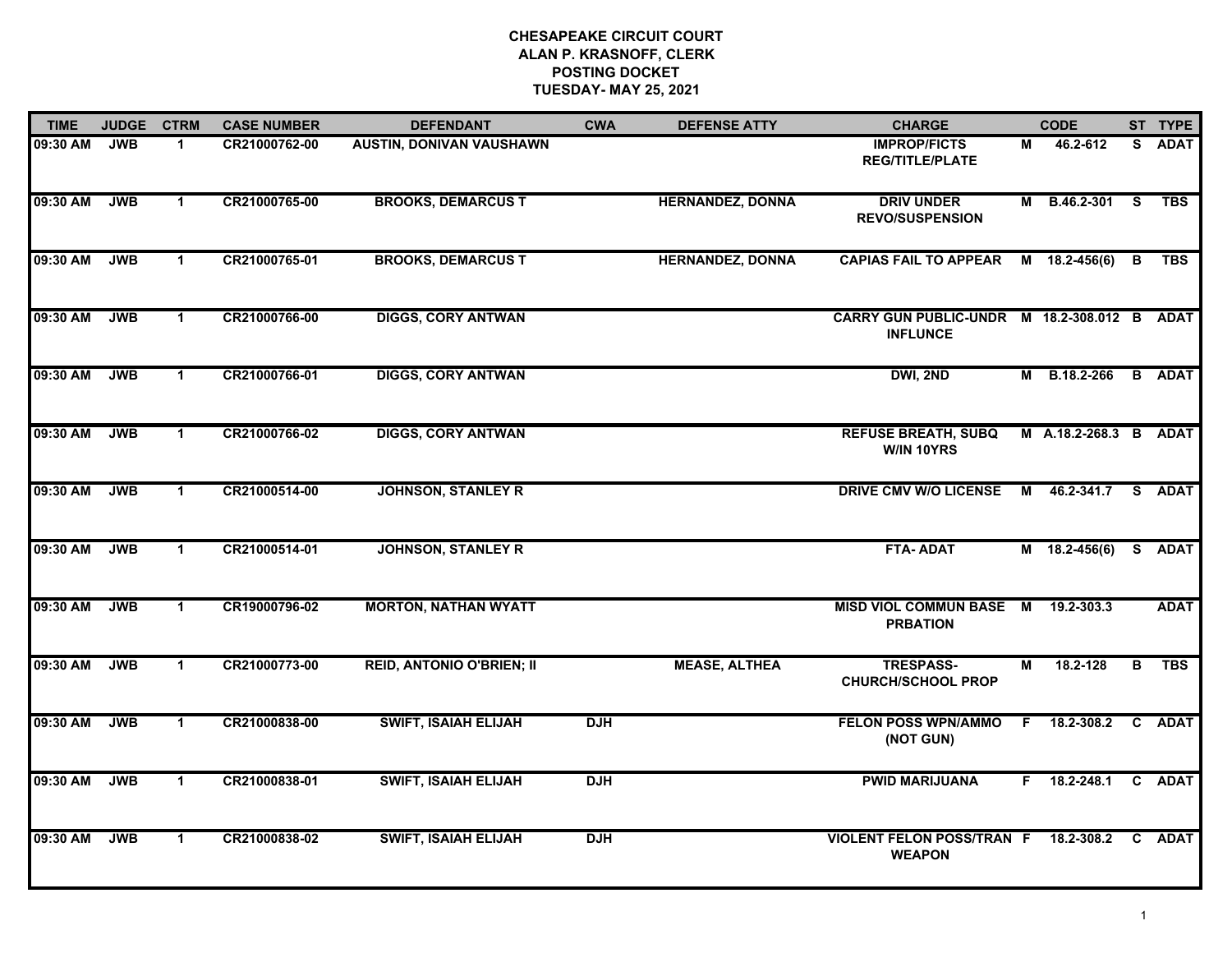| <b>TIME</b> | <b>JUDGE</b> | <b>CTRM</b>          | <b>CASE NUMBER</b> | <b>DEFENDANT</b>                                | <b>CWA</b> | <b>DEFENSE ATTY</b>         | <b>CHARGE</b>                                    |     | <b>CODE</b>         |              | ST TYPE       |
|-------------|--------------|----------------------|--------------------|-------------------------------------------------|------------|-----------------------------|--------------------------------------------------|-----|---------------------|--------------|---------------|
| 09:30 AM    | <b>JWB</b>   | 1                    | CR21000838-03      | <b>SWIFT, ISAIAH ELIJAH</b>                     | <b>DJH</b> |                             | <b>ELUDING/DISREGARD</b><br><b>POLICE</b>        |     | $F$ 46.2-817(B)     | C            | <b>ADAT</b>   |
| 09:30 AM    | <b>JWB</b>   | $\blacktriangleleft$ | CR21000838-04      | <b>SWIFT, ISAIAH ELIJAH</b>                     | <b>DJH</b> |                             | FAIL STOP SCENE OF ACC - M C.46.2-896<br>> \$500 |     |                     | $\mathbf{c}$ | <b>ADAT</b>   |
| 10:15 AM    | <b>JWB</b>   | $\blacktriangleleft$ | CR13001788-14      | <b>KONRADY, KRISTIAN STERLING</b>               | <b>AWW</b> | <b>MUSSONI, ERIK</b>        | <b>VIOL PROBATION ON FEL</b><br><b>OFF</b>       | - F | 19.2-306            | C            | <b>REV</b>    |
| 10:15 AM    | <b>JWB</b>   | 1                    | CR13001788-15      | <b>KONRADY, KRISTIAN STERLING</b>               | <b>AWW</b> | <b>MUSSONI, ERIK</b>        | <b>VIOL PROBATION ON FEL</b><br><b>OFF</b>       | - F | 19.2-306            | C            | <b>REV</b>    |
| 10:15 AM    | <b>JWB</b>   | $\mathbf 1$          | CR15000291-03      | <b>KONRADY, KRISTIAN STERLING</b>               | <b>AWW</b> | <b>MUSSONI, ERIK</b>        | <b>VIOL PROBATION ON FEL</b><br><b>OFF</b>       | -F  | 19.2-306            | $\mathbf{C}$ | <b>REV</b>    |
| 11:00 AM    | <b>JWB</b>   | $\mathbf 1$          | CR21000731-00      | PEMBROKE, REBECCA MICHELLE                      | <b>SNO</b> | <b>WENTWORTH, RACHEL E</b>  | <b>CRUELTY/INJURE CHILD;</b><br><b>LABOR</b>     | F.  | 40.1-103            | $\mathbf{c}$ | <b>TRYL</b>   |
| 11:00 AM    | <b>JWB</b>   | $\blacktriangleleft$ | CR21000731-01      | PEMBROKE, REBECCA MICHELLE                      | <b>SNO</b> | <b>WENTWORTH, RACHEL E</b>  | <b>CRUELTY/INJURE CHILD;</b><br><b>LABOR</b>     | F.  | 40.1-103            |              | C TRYL        |
| 02:00 PM    | <b>JWB</b>   | $\blacktriangleleft$ | CR20001485-00      | <b>CRUZ, CHRISTIAN MATIAS</b>                   | <b>BW</b>  | <b>GOODWIN, STEVEN D</b>    | <b>POSSESS COCAINE</b>                           | F.  | 18.2-250            |              | <b>B</b> PLEA |
| 02:30 PM    | <b>JWB</b>   | $\mathbf 1$          | CR21000627-00      | <b>MACK, CHRISTOPHER ALAN</b><br><b>DOUGLAS</b> | <b>AJS</b> | <b>STEVENSON, LAKISHI</b>   | <b>POSSESS</b><br><b>METHAMPHETAMINE</b>         | F   | 18.2-250            | C.           | <b>TRYL</b>   |
| 09:00 AM    | ST           | $\overline{2}$       | CR21000714-00      | <b>WASHINGTON, THEO WESTELL</b>                 | <b>BKF</b> | <b>CROOK, HEATHER BUYRN</b> | DWI, 2ND                                         |     | M B.18.2-266        |              | C PLEA        |
| 09:00 AM    | ST           | $\overline{2}$       | CR21000714-01      | <b>WASHINGTON, THEO WESTELL</b>                 | <b>BKF</b> | <b>CROOK, HEATHER BUYRN</b> | <b>REVOKED LICENSE</b><br><b>ALCOHOL RELATE</b>  |     | M A.18.2-272        |              | C PLEA        |
| 09:00 AM    | ST           | $\overline{2}$       | CR21000714-02      | <b>WASHINGTON, THEO WESTELL</b>                 | <b>BKF</b> | <b>CROOK, HEATHER BUYRN</b> | <b>RECKLESS DRIVE -</b><br><b>DISREGARD LEO</b>  |     | $F = 46.2 - 817(B)$ |              | C PLEA        |
| 09:30 AM    | ST           | $\overline{2}$       | CR18002178-03      | <b>HASTINGS, DAKOTA ALAN</b>                    | <b>SNO</b> | <b>OXENHAM, CARA P</b>      | <b>VIOL PROBATION ON FEL</b><br><b>OFF</b>       | F   | 19.2-306            |              | C BOND        |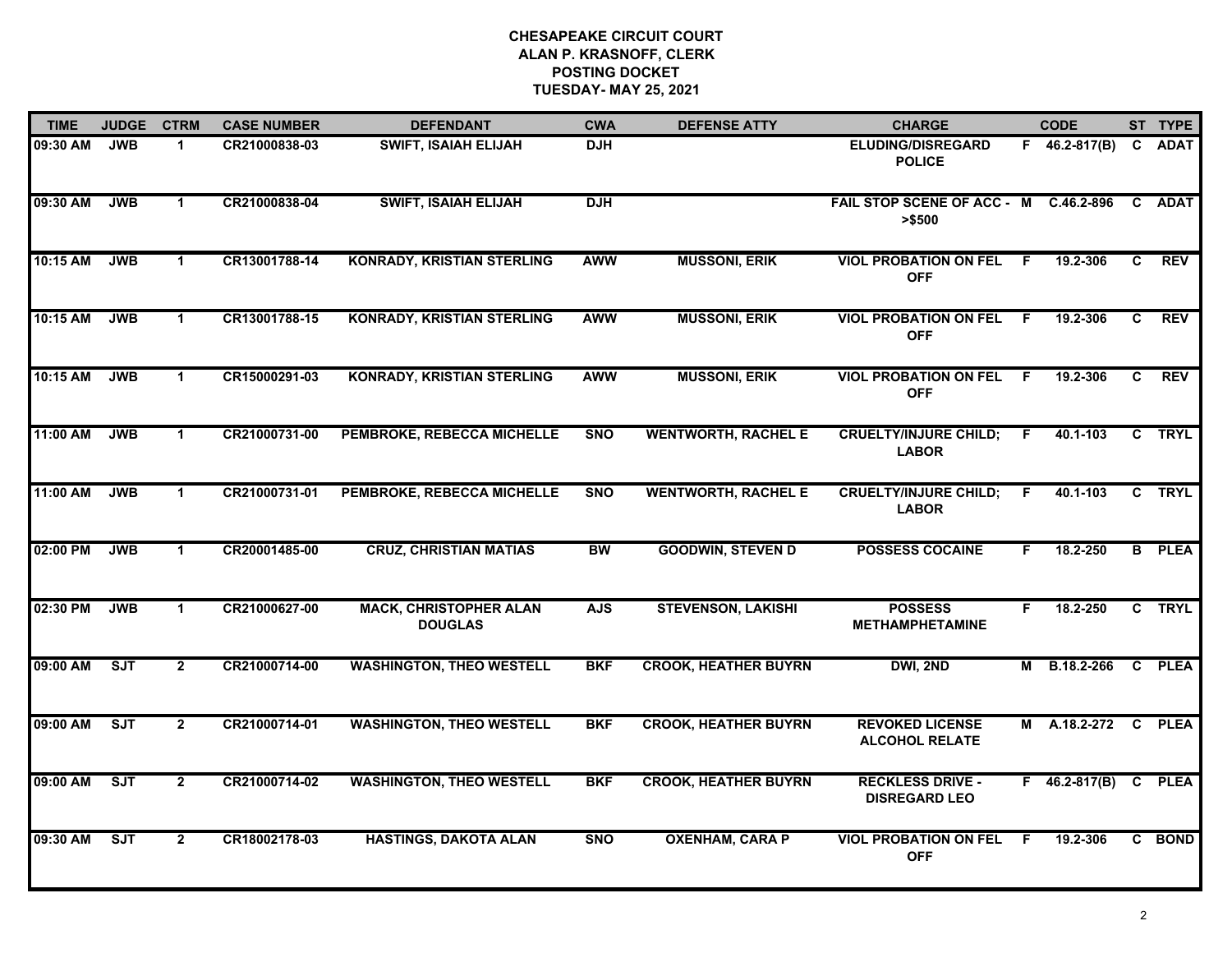| <b>TIME</b> | <b>JUDGE</b> | <b>CTRM</b>    | <b>CASE NUMBER</b> | <b>DEFENDANT</b>                                | <b>CWA</b> | <b>DEFENSE ATTY</b>       | <b>CHARGE</b>                                       |                | <b>CODE</b>      |              | ST TYPE       |
|-------------|--------------|----------------|--------------------|-------------------------------------------------|------------|---------------------------|-----------------------------------------------------|----------------|------------------|--------------|---------------|
| 09:30 AM    | <b>SJT</b>   | $\overline{2}$ | CR18002178-04      | HASTINGS, DAKOTA ALAN                           | <b>SNO</b> | <b>OXENHAM, CARA P</b>    | <b>VIOL PROBATION ON FEL</b><br><b>OFF</b>          | -F             | 19.2-306         | C.           | <b>BOND</b>   |
| 10:45 AM    | SJT          | $\overline{2}$ | CR20001496-00      | <b>SAMPSON, JOHN; JR</b>                        | <b>BKF</b> | <b>BYRUM, ERICA</b>       | <b>IDENTITY THEFT</b>                               | F.             | 18.2-186.3       | B            | <b>TRYL</b>   |
| 10:45 AM    | ST           | $\overline{2}$ | CR20001496-01      | <b>SAMPSON, JOHN; JR</b>                        | <b>BKF</b> | <b>BYRUM, ERICA</b>       | <b>OBTAIN MONEY FALSE</b><br><b>PRET &gt;=\$500</b> | F.             | 18.2-178         |              | <b>B</b> TRYL |
| 10:45 AM    | <b>SJT</b>   | $\overline{2}$ | CR20001496-02      | <b>SAMPSON, JOHN; JR</b>                        | <b>BKF</b> | <b>BYRUM, ERICA</b>       | <b>UTTERING</b>                                     | F.             | 18.2-172         |              | <b>B</b> TRYL |
| 10:45 AM    | <b>SJT</b>   | $\overline{2}$ | CR20001496-03      | <b>SAMPSON, JOHN; JR</b>                        | <b>BKF</b> | <b>BYRUM, ERICA</b>       | <b>FORGERY</b>                                      | F.             | 18.2-172         |              | <b>B</b> TRYL |
| 11:45 AM    | ST           | $\overline{2}$ | CR19001293-00      | <b>BERRY, ERIC DEAN; JR</b>                     | <b>BW</b>  | <b>MUSSONI, ERIK</b>      | <b>FLSE STMT ON CRIM HIST</b><br><b>CONSENT</b>     |                | $F$ 18.2-308.2:2 | B            | <b>SENR</b>   |
| 11:45 AM    | SJT          | $\overline{2}$ | CR19001293-01      | <b>BERRY, ERIC DEAN; JR</b>                     | <b>BW</b>  | <b>MUSSONI, ERIK</b>      | <b>ATT PURCH GUN AFTER</b><br><b>INVOL COMM</b>     |                | M 18.2-308.1:3 B |              | <b>SENR</b>   |
| 11:45 AM    | ST           | $\overline{2}$ | CR19001293-02      | <b>BERRY, ERIC DEAN; JR</b>                     | <b>BW</b>  | <b>MUSSONI, ERIK</b>      | <b>FAIL TO APPEAR; MOTION</b>                       | $\overline{M}$ | 18.2-456         |              | <b>SENR</b>   |
| 12:15 PM    | ST           | $\overline{2}$ | CR21000842-00      | <b>CHRISTOPHERSON, MEGAN</b><br><b>ELIZABET</b> | <b>ASA</b> | <b>SHORT, JAMES E</b>     | PRISONER-CONSIRE DLVR F<br><b>DRUGS</b>             |                | 18.2-474.1       | C            | <b>BOND</b>   |
| 12:15 PM    | ST           | $\overline{2}$ | CR21000842-01      | <b>CHRISTOPHERSON, MEGAN</b><br><b>ELIZABET</b> | <b>ASA</b> | <b>SHORT, JAMES E</b>     | <b>FAIL TO APPEAR;</b><br><b>CONTEMPT</b>           |                | $M$ 18.2-456 (6) | C            | <b>BOND</b>   |
| 02:00 PM    | SJT          | $\overline{2}$ | CR20000475-00      | <b>VEALE, DOMINIC JAMES</b>                     | <b>AHM</b> | <b>RATAJCZAK, RICHARD</b> | <b>VIOLENT FELON POSS/TRAN F</b><br><b>WEAPON</b>   |                | 18.2-308.2       | C            | <b>PLEA</b>   |
| 02:00 PM    | ST           | $\overline{2}$ | CR20000475-01      | <b>VEALE, DOMINIC JAMES</b>                     | <b>AHM</b> | <b>RATAJCZAK, RICHARD</b> | <b>POSSESS MARIJUANA, 2+</b><br><b>OFF</b>          | М              | 18.2-250.1       | C            | <b>PLEA</b>   |
| 02:00 PM    | ST           | $\overline{2}$ | CR20000475-02      | <b>VEALE, DOMINIC JAMES</b>                     | <b>AHM</b> | <b>RATAJCZAK, RICHARD</b> | <b>DWI: 1ST OFFENSE</b>                             | M              | A.18.2-266       | $\mathbf{c}$ | <b>PLEA</b>   |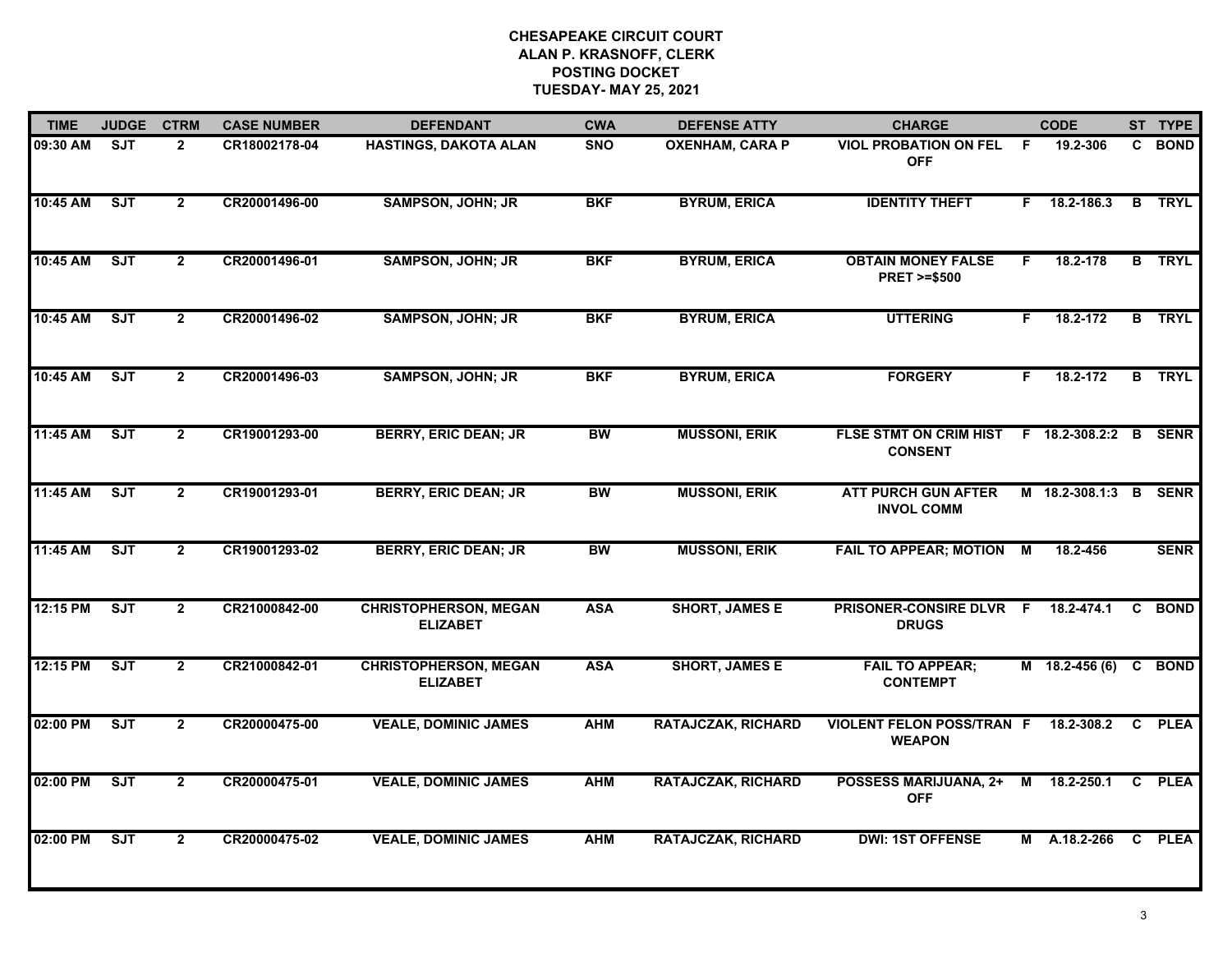| <b>TIME</b> | <b>JUDGE</b> | <b>CTRM</b>    | <b>CASE NUMBER</b> | <b>DEFENDANT</b>                | <b>CWA</b> | <b>DEFENSE ATTY</b>           | <b>CHARGE</b>                                      |                | <b>CODE</b> |    | ST TYPE       |
|-------------|--------------|----------------|--------------------|---------------------------------|------------|-------------------------------|----------------------------------------------------|----------------|-------------|----|---------------|
| 02:00 PM    | <b>SJT</b>   | $\overline{2}$ | CR20000475-03      | <b>VEALE, DOMINIC JAMES</b>     | <b>AHM</b> | <b>RATAJCZAK, RICHARD</b>     | DR AFTER DECLARED H.O.- F<br><b>FELONY</b>         |                | B.46.2-357  | C. | <b>PLEA</b>   |
| 02:30 PM    | ST           | $\overline{2}$ | CR11002600-04      | <b>ADAMS, CHERYL JEAN</b>       | <b>MLK</b> | <b>WINSTEAD, FAITH SHAW</b>   | <b>VIOL PROBATION ON FEL</b><br><b>OFF</b>         | -F             | 19.2-306    |    | C BOND        |
| 02:30 PM    | ST           | $\overline{2}$ | CR13002375-02      | <b>ADAMS, CHERYL JEAN</b>       | <b>MLK</b> | <b>WINSTEAD, FAITH SHAW</b>   | <b>VIOL PROBATION ON FEL</b><br><b>OFF</b>         | F.             | 19.2-306    |    | C BOND        |
| 03:00 PM    | <b>SJT</b>   | $\overline{2}$ | CR14000842-06      | <b>FINLEY, ARNETT ADHAMA</b>    | <b>EEM</b> | <b>HOLDER, WILLIAM JOSHUA</b> | <b>VIOL PROBATION ON FEL</b><br><b>OFF</b>         | -F             | 19.2-306    | C. | <b>REV</b>    |
| 09:00 AM    | <b>RGM</b>   | 3              | CR21000202-00      | <b>WHITFIELD, RUSSELL A</b>     | <b>KAM</b> | <b>STEVENSON, LAKISHI</b>     | <b>RAPE: BY FORCE/THREAT</b>                       | - F            | 18.2-61     |    | C JURY        |
| 10:00 AM    | <b>RAB</b>   | 5              | CR21000309-00      | <b>MITCHELL, DESTINY YVONNE</b> | <b>BKF</b> | <b>SINGLETON, KENNETH L</b>   | <b>FORGE CHECK</b>                                 | F.             | 18.2-172    |    | <b>B</b> PLEA |
| 10:00 AM    | <b>RAB</b>   | 5              | CR21000309-01      | <b>MITCHELL, DESTINY YVONNE</b> | <b>BKF</b> | <b>SINGLETON, KENNETH L</b>   | <b>UTTER FORGED CHECK</b>                          | F.             | 18.2-172    | B  | <b>PLEA</b>   |
| 10:00 AM    | <b>RAB</b>   | $\overline{5}$ | CR21000309-02      | <b>MITCHELL, DESTINY YVONNE</b> | <b>BKF</b> | <b>SINGLETON, KENNETH L</b>   | <b>OBTAIN MONEY FALSE</b><br><b>PRET &lt;\$500</b> | $\overline{M}$ | 18.2-178    |    | <b>B</b> PLEA |
| 10:30 AM    | <b>RAB</b>   | 5              | CR19002035-00      | <b>BENTON, MARY LANDON</b>      | <b>BW</b>  | Wegman, Robert L.             | <b>PWID COCAINE</b>                                | F.             | 18.2-248    |    | C SENR        |
| 10:30 AM    | <b>RAB</b>   | 5              | CR19002035-01      | <b>BENTON, MARY LANDON</b>      | <b>BW</b>  | Wegman, Robert L.             | <b>SELL/DISTRB SCH III NO</b><br><b>STEROID</b>    | F.             | 18.2-248    |    | C SENR        |
| 11:15 AM    | <b>RAB</b>   | 5              | CR19001923-01      | FINNEGAN, JOSHUA CARL           | <b>KJB</b> | <b>SINGLETON, KENNETH L</b>   | <b>POSS COCAINE</b>                                | F.             | 18.2-250    | C  | <b>DD</b>     |
| 11:15 AM    | <b>RAB</b>   | 5              | CR19001923-04      | <b>FINNEGAN, JOSHUA CARL</b>    | <b>KJB</b> | <b>SINGLETON, KENNETH L</b>   | POSSESS MARIJUANA, 1ST M<br><b>OFF</b>             |                | 18.2-250.1  | C  | <b>DD</b>     |
| 11:45 AM    | <b>RAB</b>   | 5              | CR13002354-03      | <b>CAMERON, TASHAYLA NICOLE</b> | <b>AHM</b> | <b>SINGLETON, KENNETH L</b>   | <b>PROB VIOL GRAND</b><br><b>LARCENY</b>           | F.             | 19.2-306    | В  | <b>REV</b>    |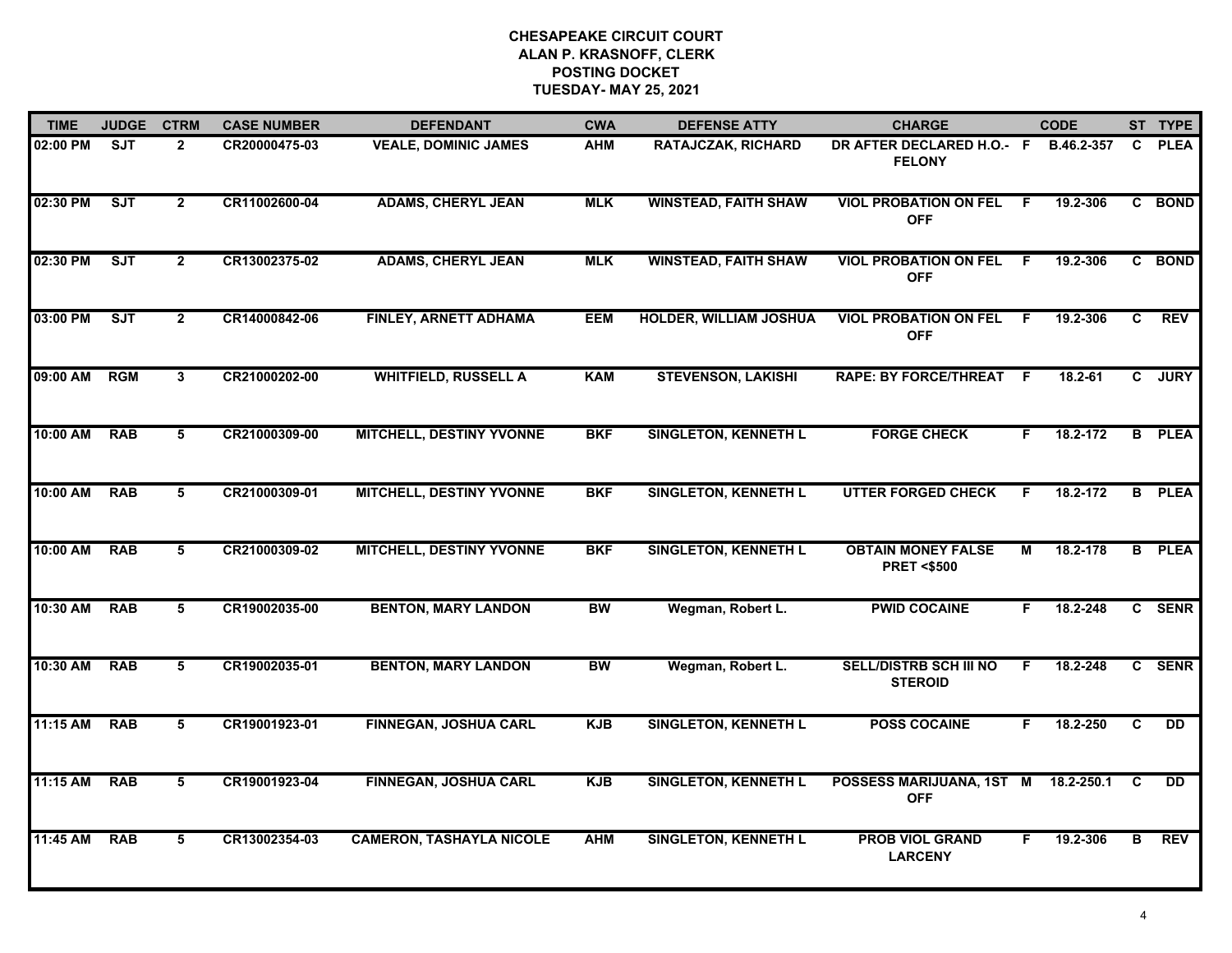| <b>TIME</b>   | <b>JUDGE</b> | <b>CTRM</b> | <b>CASE NUMBER</b> | <b>DEFENDANT</b>                   | <b>CWA</b> | <b>DEFENSE ATTY</b>         | <b>CHARGE</b>                                      |              | <b>CODE</b>     |                         | ST TYPE                  |
|---------------|--------------|-------------|--------------------|------------------------------------|------------|-----------------------------|----------------------------------------------------|--------------|-----------------|-------------------------|--------------------------|
| 11:45 AM      | <b>RAB</b>   | 5           | CR13002354-04      | <b>CAMERON, TASHAYLA NICOLE</b>    | <b>AHM</b> | <b>SINGLETON, KENNETH L</b> | <b>PROB VIOL CONSPIRE</b><br><b>LARCENY</b>        | F.           | 19.2-306        | в                       | <b>REV</b>               |
| 11:45 AM      | <b>RAB</b>   | 5           | CR14000504-04      | <b>CAMERON, TASHAYLA NICOLE</b>    | <b>AHM</b> | <b>SINGLETON, KENNETH L</b> | <b>PROB VIOL CONSPIRE G</b><br><b>LARCENY</b>      | F.           | 19.2-306        | B                       | <b>REV</b>               |
| 11:45 AM      | <b>RAB</b>   | 5           | CR14000504-05      | <b>CAMERON, TASHAYLA NICOLE</b>    | <b>AHM</b> | <b>SINGLETON, KENNETH L</b> | PROB VIOL CONCEALMENT F                            |              | 19.2-306        | В                       | <b>REV</b>               |
| 12:15 PM      | <b>RAB</b>   | 5           | CR19000053-00      | <b>MERRITT, GREGORY JEROME; JR</b> | <b>BW</b>  | <b>MUSSONI, ERIK</b>        | <b>POSSESS OXYCODONE</b>                           | E            | 18.2-250        | в                       | DD.                      |
| 09:00 AM MATA |              | 6           | CR19001605-00      | <b>ANGE, MICHAEL BARNARD</b>       | <b>KAM</b> | <b>WALL, LUCILLE</b>        | <b>BOMB/BURN THREAT:</b><br>ACCUSED>=15Y           | F.           | $18.2 - 83$     |                         | <b>B</b> PLEA            |
| 09:00 AM MATA |              | 6           | CR19001605-01      | <b>ANGE, MICHAEL BARNARD</b>       | <b>KAM</b> | <b>WALL, LUCILLE</b>        | <b>BOMB/BURN THREAT:</b><br><b>ACCUSED&gt;=15Y</b> | F.           | 18.2-83         |                         | <b>B</b> PLEA            |
| 09:30 AM MATA |              | 6           | CR20000203-00      | <b>GOLDIN, BRYCE PATRICK</b>       | <b>ASA</b> | <b>SINGLETON, KENNETH L</b> | <b>POSSESS</b><br><b>METHAMPHETAMINE</b>           | F.           | 18.2-250        | $\overline{\mathbf{o}}$ | $\overline{\mathsf{wc}}$ |
| 09:30 AM MATA |              | 6           | CR20000203-01      | <b>GOLDIN, BRYCE PATRICK</b>       | <b>ASA</b> | <b>SINGLETON, KENNETH L</b> | <b>FAIL TO APPEAR; ADAT</b>                        |              | $M$ 18.2-456(6) | C                       | <b>WC</b>                |
| 10:00 AM MATA |              | 6           | CR21000409-00      | <b>GALLE, JANETTE MICHELLE</b>     | <b>AHM</b> | SWIFT SHERARD, Sanita A.    | <b>POSSESS</b><br><b>METHAMPHETAMINE</b>           | F.           | 18.2-250        |                         | <b>B</b> TRYL            |
| 11:00 AM MATA |              | 6           | CR21000992-00      | HYMAN, JAMES EDWARD; JR            | <b>ASA</b> | <b>ROBINSON, DAMIEN</b>     | <b>BOND APPEAL</b>                                 | $\mathbf{o}$ | 19.2-124        |                         | C BOND                   |
| 01:00 PM MATA |              | 6           | CR21000131-00      | <b>KNIGHT, ASHLEE NICOLE</b>       | <b>BW</b>  | Jones, David L.             | PETIT LARCENY 3RD OFF F                            |              | 18.2-103        |                         | <b>B</b> TRYL            |
| 02:30 PM MATA |              | 6           | CR20001523-00      | <b>AYERS, SHANTE LAVELLE</b>       | <b>AWW</b> | <b>SINGLETON, KENNETH L</b> | <b>PWID COCAINE 3RD+ OFF</b>                       | F.           | $18.2 - 248$    |                         | C PLEA                   |
| 02:30 PM MATA |              | 6           | CR20001523-01      | <b>AYERS, SHANTE LAVELLE</b>       | <b>AWW</b> | <b>SINGLETON, KENNETH L</b> | POSS GUN ON PERSON W/ F<br><b>SCH I/II</b>         |              | 18.2-308.4      |                         | C PLEA                   |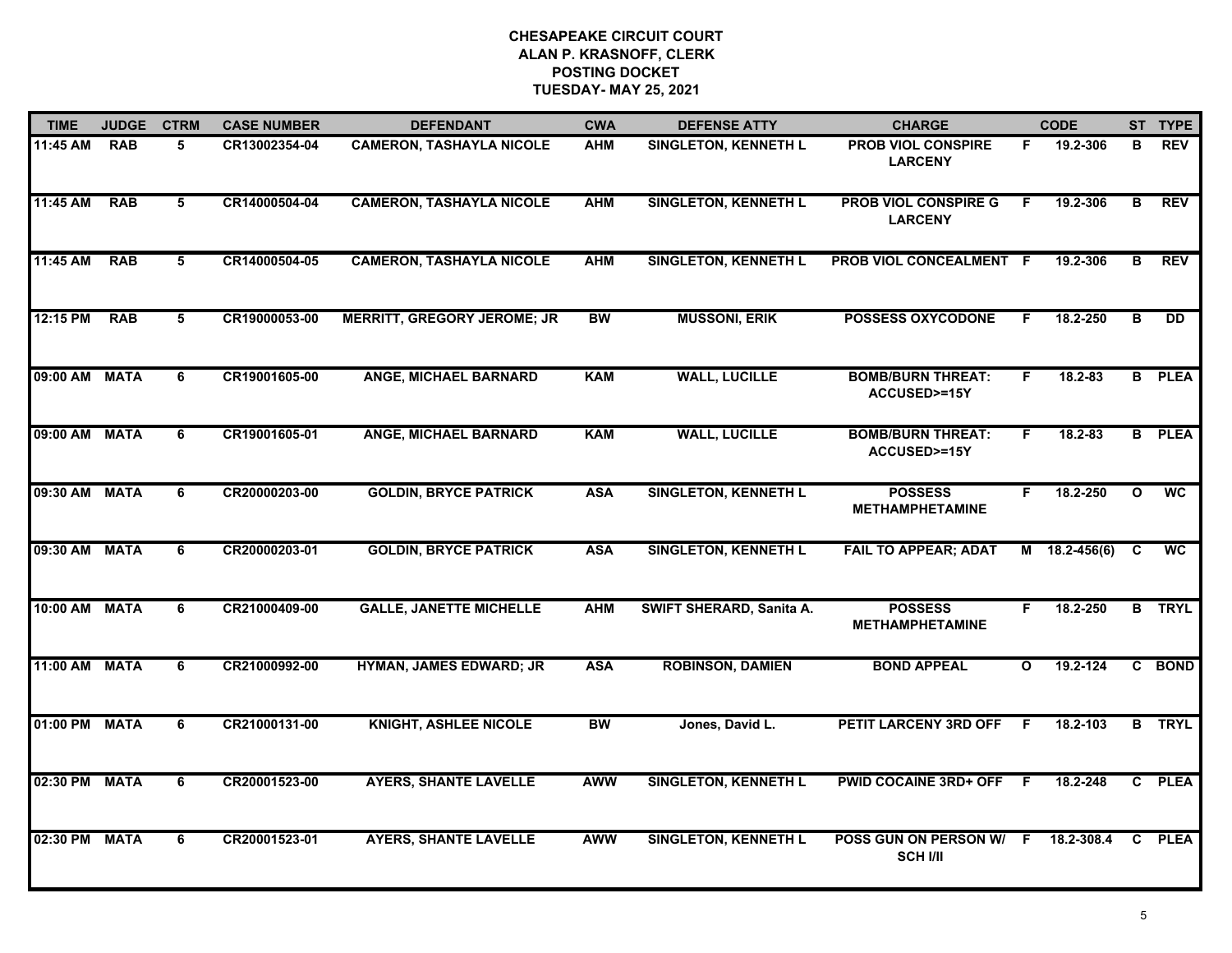| <b>TIME</b>     | <b>JUDGE</b> | <b>CTRM</b> | <b>CASE NUMBER</b> | <b>DEFENDANT</b>          | <b>CWA</b> | <b>DEFENSE ATTY</b> | <b>CHARGE</b>                          |      | <b>CODE</b> |    | ST TYPE     |
|-----------------|--------------|-------------|--------------------|---------------------------|------------|---------------------|----------------------------------------|------|-------------|----|-------------|
| <b>03:00 PM</b> | MATA         | 6           | CR19001959-00      | PIERCE-SNEAD, COURTNEY JO | <b>BW</b>  | Ortiz, Kathleen A.  | POSSESS SCH I OR II (THC<br>OIL)       | . E. | 18.2-250    | в. | <b>SENR</b> |
| 03:00 PM        | MATA         | 6           | CR19001959-01      | PIERCE-SNEAD, COURTNEY JO | BW         | Ortiz, Kathleen A.  | POSSESS MARIJUANA, 1ST M<br><b>OFF</b> |      | 18.2-250.1  | в  | <b>SENR</b> |